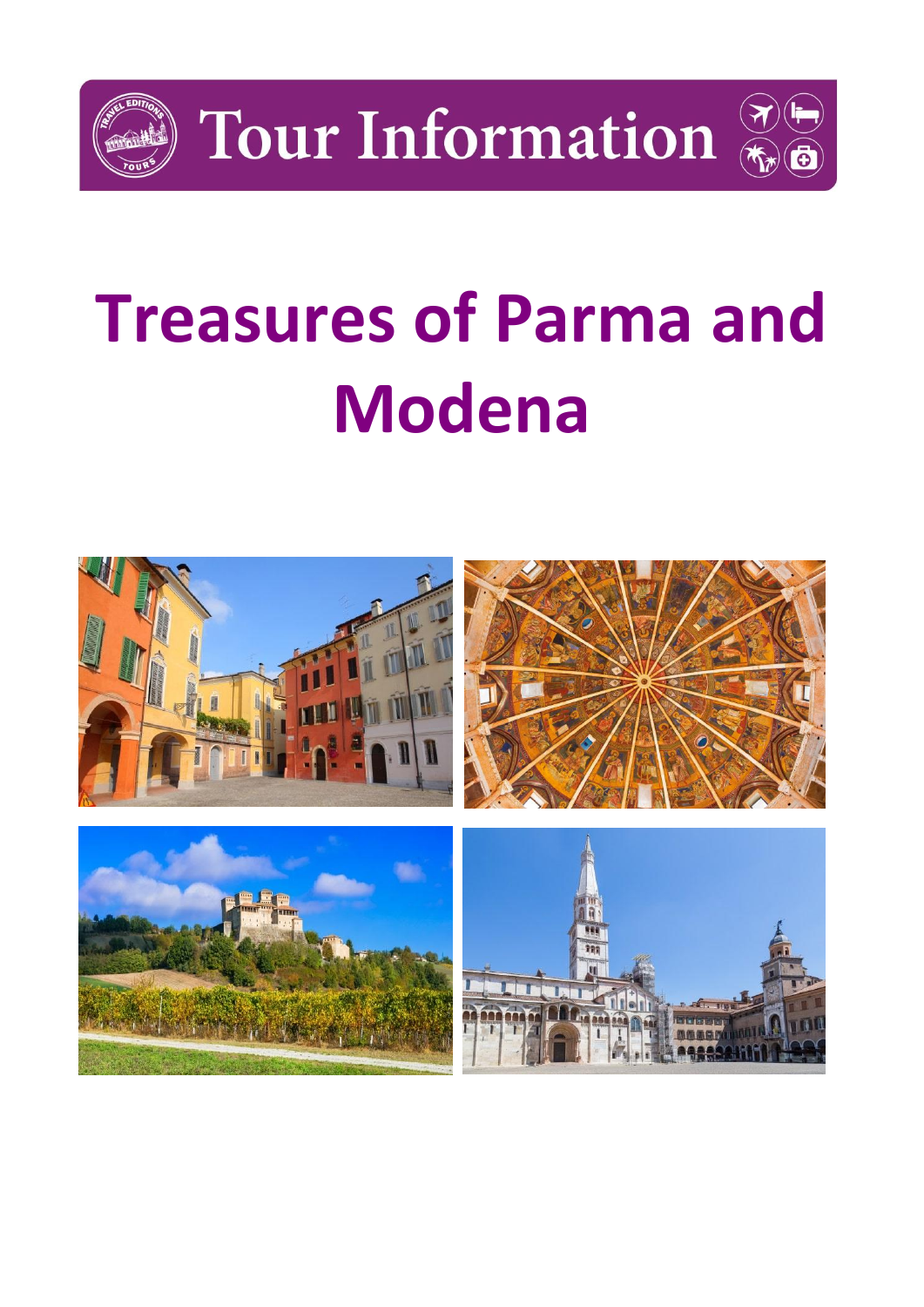

#### **Passports**

You may need to renew your British Passport if you are travelling to an EU country. Please ensure your passport is less than 10 years old (even if it has 6 months or more left on it) and has at least 6 months validity remaining from the date of travel. EU, Andorra, Liechtenstein, Monaco, San Marino and Swiss valid national identification cards are also acceptable for travel.

For more information, please visit: **passport** [checker](https://www.gov.uk/visit-europe-1-january-2021?utm_medium=uktrav-partner&utm_source=social&utm_campaign=transition&utm_content=AITO)

# **Visas**

As a tourist visiting from the UK, you do not need a visa for short trips to most EU countries, Iceland, Liechtenstein, Norway and Switzerland. You'll be able to stay for up to 90 days in any 180-day period. For all other passport holders please check the visa requirements with the appropriate embassy. For further information, please check here: travel

[to the EU](https://www.gov.uk/visit-europe-1-january-2021?utm_medium=uktrav-partner&utm_source=social&utm_campaign=transition&utm_content=AITO)

For all other passport holders please check visa requirements with the appropriate embassy.

Italian Consulate-General: "Harp House", 83/86 Farringdon Street, London EC4A 4BL. Tel: (0)20 7936 5900. Fax: (0)20 7583 9425. Open Mon-Fri 0900-1200 Email: [consolato.londra@esteri.it](mailto:consolato.londra@esteri.it) Website:

[http://www.conslondra.esteri.it/Consolato\\_Londra](http://www.conslondra.esteri.it/Consolato_Londra)



Included with your detailed itinerary is an e-ticket, which shows your flight reference number. You will need to quote/show this reference number at the check-in desk, and you will be issued with your boarding pass. Online check-in is not available.

Your Group Scheduled or Club Class ticket is nontransferable and non-refundable. No refund can be given for non-used portions.



We advise you to check the baggage allowances carefully as you are likely to be charged the excess if you exceed the weight limit. Maximum weights for single bags apply.

With British Airways your ticket includes one hold bag of up to 23kg plus one cabin bag no bigger than 56 x 45 x 5 cm and a personal bag (handbag or computer case) no bigger than 45 x 36 x 20 cm.

Please contact the airline for further information. [http://www.britishairways.com](http://www.britishairways.com/)

#### **Labels**

Please use the luggage labels provided. It is useful to have your home address located inside your suitcase should the label go astray.

#### **Departure Tax**

The departure tax is included in the price of your flight tickets.

#### **Transfers**

On arrival in Bologna, transfer for visit to the Castle Torrechiara and then on to the hotel.

# **Border Control**

At border control, you may need to:

- show a return or onward ticket.
- show you have enough money for your stay.
- use separate lanes from EU, EEA and Swiss citizens when queueing.

# **Taking food into EU countries**

You are not able to take meat, milk or any products containing them into EU countries.

#### **Special Requests**

If you haven't already done so, please notify Travel Editions of any special requests as soon as possible to allow sufficient time to make the necessary arrangements. Please note that some airlines may charge for use of wheelchairs.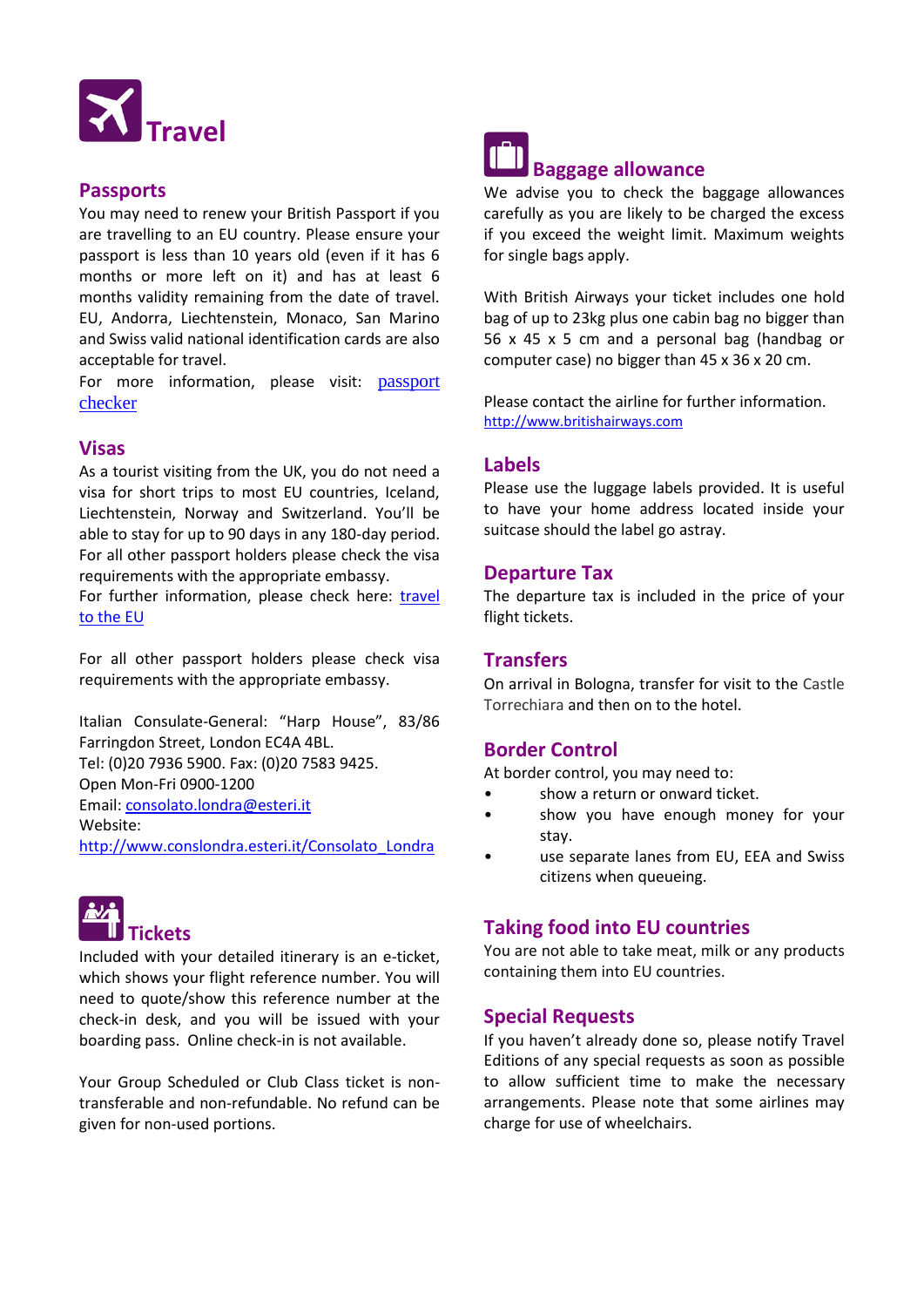

#### **StarHotels Du Parc, Parma**

Elegant four-star hotel with Art Nouveau interiors, well-located in the centre of Parma next to the Parco Ducale, and just a pleasant 15-minute walk through the park and across the river to the historic centre. Facilities include stylish wood-panelled "Canova" restaurant, bar, and very comfortable bedrooms, each with its own distinctive style and an attractive touch of Art Nouveau flair created by refined furnishings, sumptuous brocades, tapestries and beautiful fabrics in warm colours. Room facilities include all modern amenities with private bath/shower, hairdryer, air-conditioning, TV, wi-fi, minibar, and safe.

For more information, please visit the hotel's website: [https://www.starhotels.com/en/our-hotels/du-parc](https://www.starhotels.com/en/our-hotels/du-parc-parma/)[parma/](https://www.starhotels.com/en/our-hotels/du-parc-parma/)



Italian food rivals French in the hearts and taste buds of many gastronomes and the regional cuisine, of which the locals are very proud, wonderfully reflects the climate and local produce. Delicious pizza, pasta and risotto dishes are present everywhere throughout Italy with provincial specialities and sauces.

With gentle hills and lush green plains, the inland region of Emilia boasts excellent meat and dairy – prosciutto, salami, Parmigiano Reggiano, veal and pork chops, pork tenderloin, and pan-crisped chicken. Birthplace of *Tortellini, Mortadella, Tagliatelle, and ragù Bolognese*, side dishes of sumptuous fresh vegetables (potatoes, asparagus, tomatoes, cauliflower, peppers, sweet fennel, cabbage, aubergine, and green beans) are found throughout the region.

Traditional desserts include plenty of rich tortes, such as the *Torta di riso* (almond, rice and amaretto custard-like cake), almond and apple cream tarts, and sweet pastas, including sweet ravioli with fruits. Ice cream and sorbets are equally popular,

especially in the warmer months. A speciality in Ravenna is the exquisite grape jam.

Strong Italian espresso coffee is served after the meal and will be black, in small cups, unless a *cappuccino* is requested.

Table service is common in most restaurants and bars. Usually, a discretionary service charge is added to your bill in restaurants and bars, and no further tipping is required.



The world's largest wine producer, Italy is home to some of the oldest viticulture regions. The wines are named according to their grape variety or after their village or area of origin. Excellent wines are produced throughout Italy and Sicily, with local wines offering great value and quality.

One of the country's most prolific wine regions, Emilia-Romagna's wine production is evenly split between reds and whites. The slightly sparkling purple-red *Lambrusco* and the robust fruity *Sangiovese* are excellent accompaniments to the rich dishes of the region. For a local white, try the aromatic *Malvasia,* the dry *Albana* or delicate *Pignoletto,* which have both received DOCG recognition.

Apéritifs such as *Campari* and *Punt e Mes* are excellent appetisers, while Italian liqueurs include *Grappa, Stregga, Galliano, Amaretto, Sambuca* and *Limoncello.* 

**Meals included in the holiday are:**

**Breakfast** – daily

**Dinner –** is included on two evenings at the hotel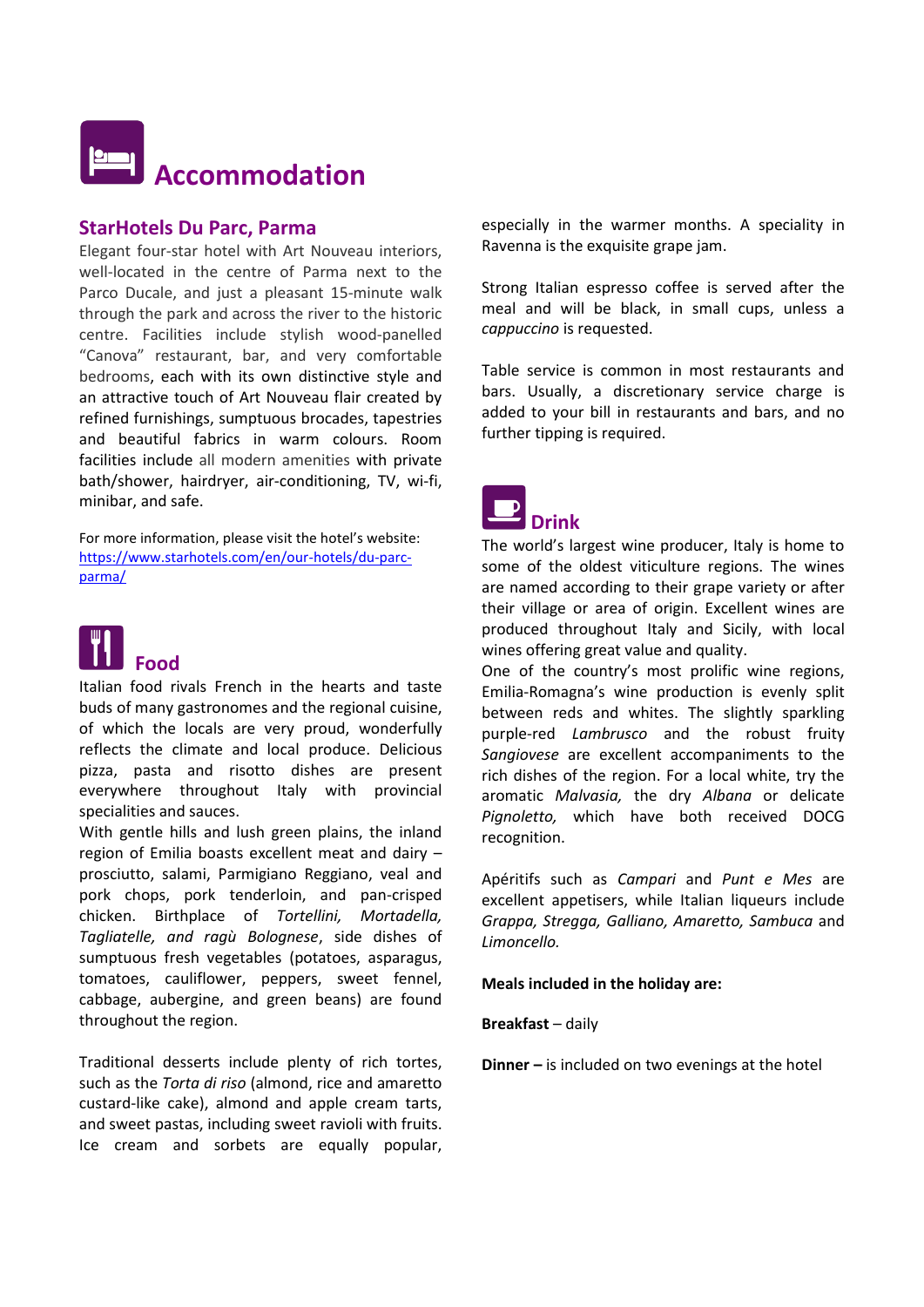

The province of Emilia-Romagna, alongside its fine culinary reputation of fine hams, cheeses, and Balsamic vinegar, boasts a wonderfully rich artistic and architectural heritage, with a host of remarkable art and architecture waiting to be discovered.

Parma is situated in Emilia, in the Po Valley, to the west of Bologna, near the Via Aemilia, a great Roman road built by Marcus Aemilius Lepius, to link Piacenza with Ravenna and Rimini. Parma's medieval ecclesiastical centre is full of art masterpieces, wide green spaces, little and big treasures from different ages. The Piazza del Duomo is one of the most satisfying in all of Italy with the facade of the Cathedral and the fine proportions of the Baptistry, and a third side of the square bordered by the Bishop's Palace.

Modena is centrally situated right in the heart of Emilia-Romagna between Parma and Bologna. Modena offers a host of extraordinary art and architectural beauties, some of which are now recognised UNESCO sites. Many of these treasures are concentrated in the medieval centre and bear witness to a glorious past.

Join Clare Ford-Wille to discover the art and architecture of these splendid cities.

#### **Places of interest included in the tour:**

#### **Castello Torrechiara**

The Castello Torrechiara, situated 18 kms from Parma, sits grandly on a hillside enjoying panoramic views across the rolling hills of Val Parma. The castle is one of the most significant and best-preserved examples of Italian castle architecture. Already mentioned in the 11th c. as Torclara, Torrechiara Castle was rebuilt by Pier Rossi between 1448 and 1462 and tells the delicate love story between the noble and powerful Pier Maria and the sweet Bianca Pellegrino Arluno, who left the refined court of Milan to follow him to the Parma lands. The fortress, standing guard over the once vast feudal territory of the valley, has remained almost unchanged through the ages and still today its majestic and distinctive outline dominates on the Langhirano hills. Inside, the most famous of the many frescoed rooms is the "Camera d'oro" (the Golden chamber) where Bianca is represented, dressed like a wandering pilgrim.

#### **Parma**

Parma is an ancient city, in 183 BC, 2000 Romans founded a colony here, and it became an important centre of commerce. Given that the location of Parma was strategically important from an economic-trade point of view, the city became the focus of several wars which went on for centuries. Its lands were devastated by the barbarians, occupied by the Huns, trampled on by the Lombard's and split up by the Franks.

Probably the most important period for Parma began in the 16th c. when Pope Paul III founded the dynasty and consigned the city to Pier Luigi Farnese. The Farnese family governed the city until 1731 and Parma changed radically during those years as symbolic buildings for the local aristocracy were added.

In 1860 Parma was annexed to the Kingdom of Italy and the period of development and peace began. During the Second World War the town was heavily bombed, but the inhabitants of Parma, lovers of culture, reconstructed the city and all her important architectural buildings.

#### **Teatro Farnese**

The impressive Theatre Farnese was designed and built in 1618 by Giovanni Battista Aleotti, who came from the Este court of Ferrera, on the orders of the Ranuccio I, Duke of Parma and Piacenza. The theatre was built to celebrate the passing of the Grand Duke Cosimo through Parma on his way to Milan to visit the tomb of San Carlo Borromeo. However, because of health problems, Cosimo cancelled the proposed trip to Milan, which meant the theatre could only be inaugurated 10 years later in 1628, for the marriage between Margherita de' Medici and the Duke Odoardo.

The theatre was built entirely out of wood and plaster and painted so it appeared to be made of expensive marble. Unfortunately, the Theatre was subjected to bombing in May 1944 and was almost completely destroyed, however, by 1956 the theatre was completely restructured using the original design.

For more information, please visit: [https://www.theatre](https://www.theatre-architecture.eu/en/db/?theatreId=376)[architecture.eu/en/db/?theatreId=376](https://www.theatre-architecture.eu/en/db/?theatreId=376)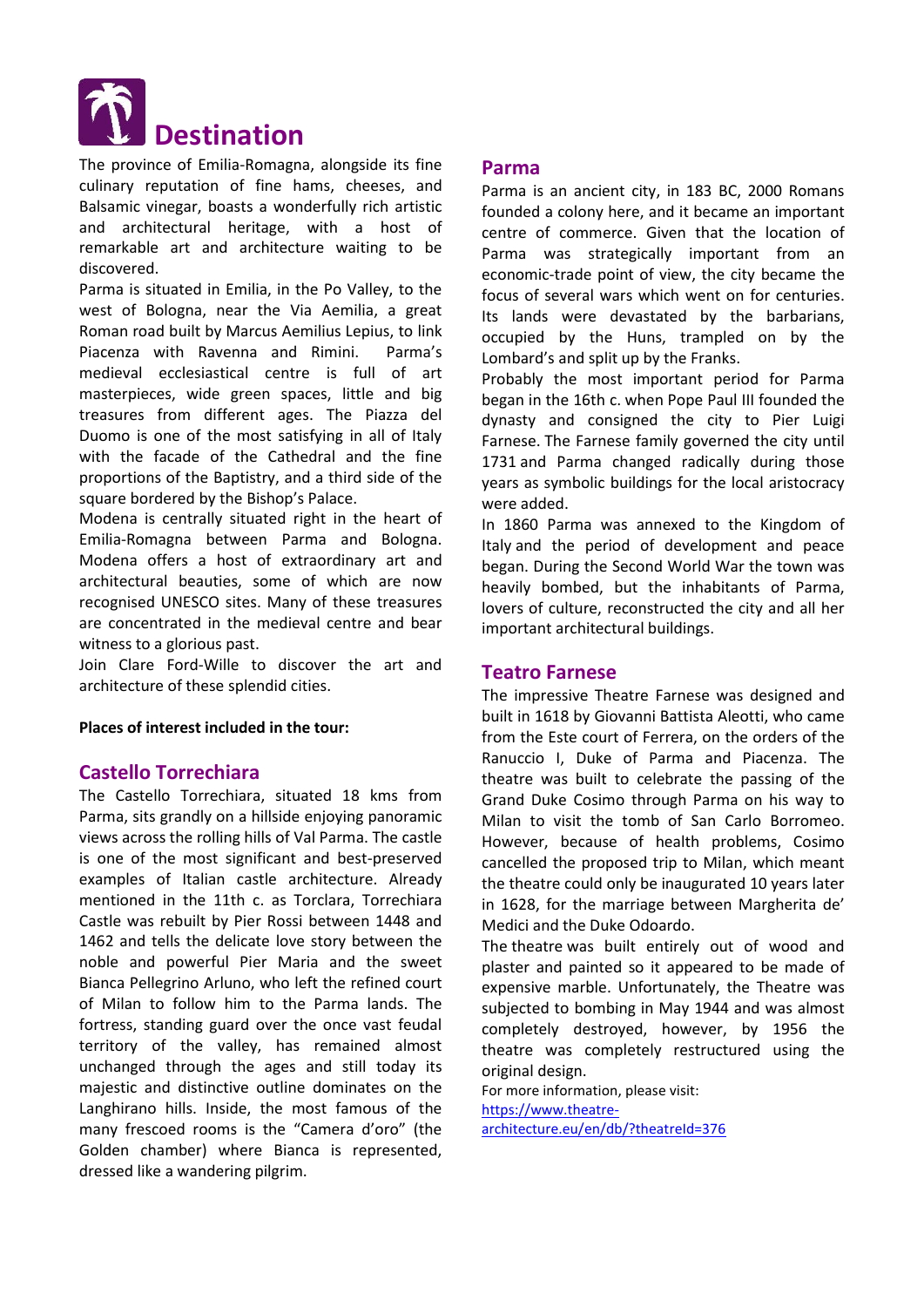# **Madonna della Steccata**

In the centre of Parma, is the splendid Renaissance Church of Madonna della Steccata. This 16<sup>th</sup> century building replaced an oratory of the 14<sup>th</sup> century dedicated to a miraculous image of St. John the Baptist. Between 1466 and 1483 however, this image was supplanted by one of the Virgin. A confraternity was established in around 1490 which took over the building. It was then decided to build a more imposing structure and, initial mention of this dates it to 1521. The architect, Bernardino Zaccagni, however, was dismissed and Antonio da Sangallo the Younger designed a new dome over the Greek-cross plan already constructed. The most elaborate work in the church is the fresco cycle on the arch above the presbytery, painted by Parmigianino between 1530 and 1539 with great accuracy of detail. It depicts the parable of the Wise and Foolish Virgins with a profusion of animal and plant motifs set against a red background.

For more information, please visit: [https://www.visit-parma.com/en/history-sanctuary-of](https://www.visit-parma.com/en/history-sanctuary-of-santa-maria-della-steccata)[santa-maria-della-steccata](https://www.visit-parma.com/en/history-sanctuary-of-santa-maria-della-steccata)

#### **Galleria Nazionale Art Museum**

The Galleria Nazionale di Parma is an art museum that is housed in the historic Palazzo della Pilotta. It was founded by Philip of Bourbon-Parma in 1752. The collection considerably increased when the monasteries and churches were suppressed under Napoleon. Today it is mostly renowned for its collection of old masters' painting, including the famous 'Head of a Woman' by Leonardo da Vinci. For more information, please visit:

<https://useum.org/museum/Galleria-nazionale-di-Parma>

#### **Camera di San Paolo**

Camera di San Paolo (The chamber of Saint Paul), considered a hidden gem of Parma, was commissioned by the Benedictine abbess Giovanna Piacenza of the Convent of San Paolo in 1518-19, as part of the refurbishment of her private apartments. The abbess, a noble woman, is described as "a great lady in a monastic habit, who loved receptions and long conversations with cultured humanists".

The frescoes, painted by Correggio, can be considered true masterpieces of Italian High Renaissance art.

For more information, please visit:

[https://www.italianways.com/the-room-of-the-abbess-a](https://www.italianways.com/the-room-of-the-abbess-a-hidden-gem-in-correggio/)[hidden-gem-in-correggio/](https://www.italianways.com/the-room-of-the-abbess-a-hidden-gem-in-correggio/)

#### **San Giovanni Evangelista**

This church was built for the Benedictine order between 1498 and 1510 and is an important example of the early Renaissance period. It replaces a church belonging to the leading Benedictine monastery of Parma, dating from the late 10th century. However, the facade is an example of early Baroque, designed by the ducal architect, Simone Moschino. In the Latin-cross interior, a frieze running along the nave was painted in 1522-23 by Correggio, along with other areas of the church, including the famous fresco cycle in the dome, traditionally referred to as the Vision of St. John at Patmos, an uncommon subject in Christian iconography.

For more information, please visit:

[https://www.parmawelcome.it/en/place/discover](https://www.parmawelcome.it/en/place/discover-parma/what-to-see/churches/monastery-and-church-of-san-giovanni-evangelista/)[parma/what-to-see/churches/monastery-and-church-of](https://www.parmawelcome.it/en/place/discover-parma/what-to-see/churches/monastery-and-church-of-san-giovanni-evangelista/)[san-giovanni-evangelista/](https://www.parmawelcome.it/en/place/discover-parma/what-to-see/churches/monastery-and-church-of-san-giovanni-evangelista/)

#### **The Duomo di Parma**

The Duomo di Parma, (Parma Cathedral), located in the heart of Parma, is an important 12th-century Romanesque cathedral filled with Renaissance art. Its ceiling fresco by Correggio is considered a masterpiece of Renaissance fresco work.

For more information, please visit:

[https://www.parmawelcome.it/en/place/discover](https://www.parmawelcome.it/en/place/discover-parma/what-to-see/churches/cathedral/)[parma/what-to-see/churches/cathedral/](https://www.parmawelcome.it/en/place/discover-parma/what-to-see/churches/cathedral/)

#### **The Baptistry**

This remarkable octagonal building of brick with pink Verona marble cladding, and a sixteen-sided interior, is one of the most important monuments to display the transition between Romanesque and early Gothic architecture. It was begun in 1196 to the design of architect and sculptor Benedetto Antelami who directed the work until 1216, when it was first consecrated. Work ceased temporarily that year as the supply of pink Verona marble needed for cladding the whole building was interrupted because of political upheavals between Verona and Parma. Work was resumed in 1249 and finished by 1270. The three portals are outstanding examples of the sculpture of Benedetto Antelami.

For more information, please visit:

<https://www.piazzaduomoparma.com/en/battistero/>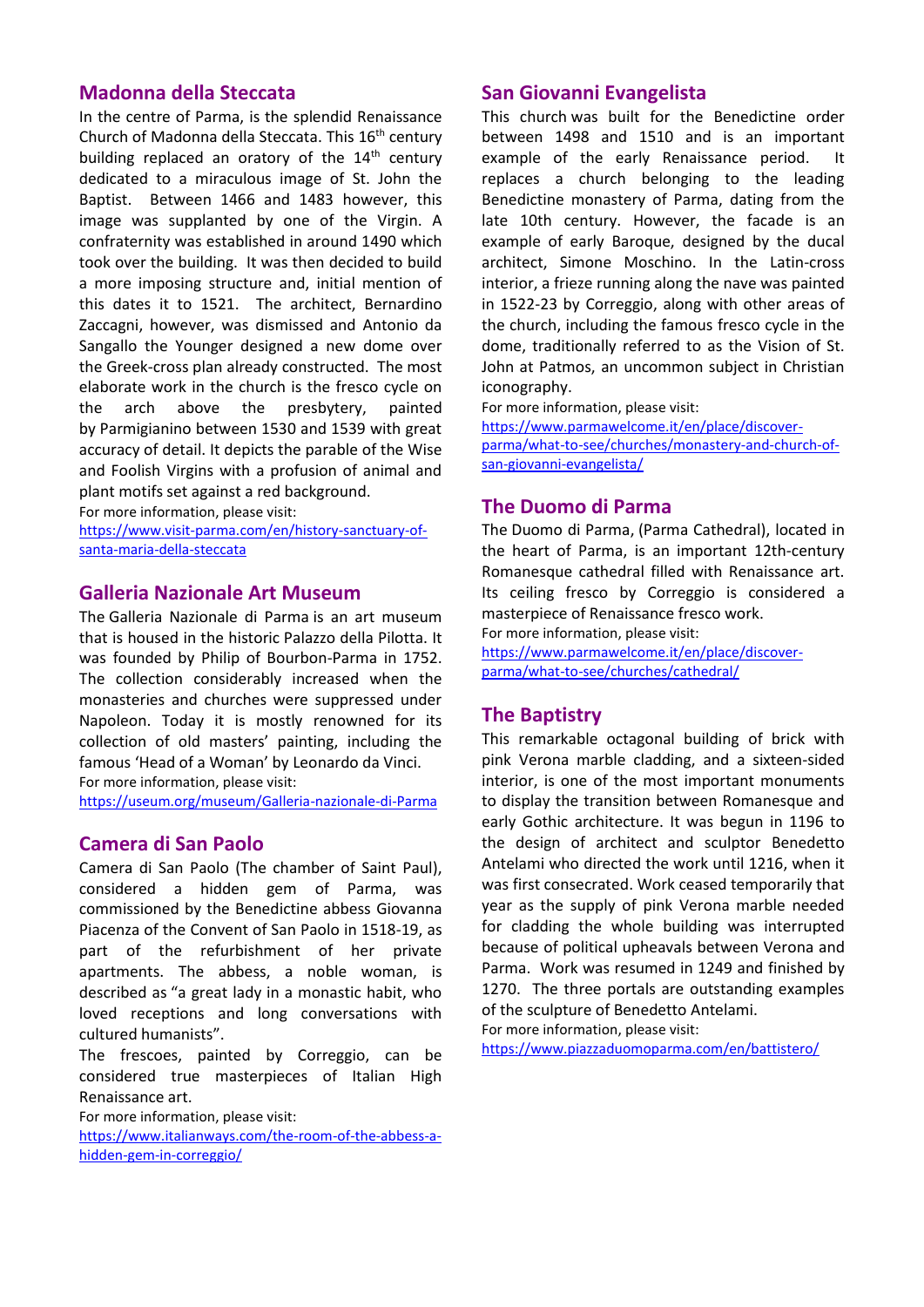#### **Modena**

Known in Antiquity as Mutina, Modena lies in the Po Valley, west of Parma, at the cross-roads of the Via Aemilia. It has both Neolithic and Bronze Age remains and, from the 4th century BC was an Etruscan settlement. The Romans fortified it and it became a colony, like Parma, after 187 BC, when the Via Aemilia was built. It was praised by Cicero as 'the most splendid and strongest colony of the Roman people'.

Ruled by a bishop under the Carolingians, Modena prospered, and this prosperity led to the building of a new cathedral in 1099. A later period of great importance was when the Este family of Ferrara, who had controlled Modena from 1288, had to leave their main capital of Ferrara and move to Modena. They established their seat here in 1598, bringing what moveable collections they were able to and then continuing to add to and build up their collections of books, paintings and sculpture.

Modena's recent history since World War II, when, like Parma, it was bombed, is associated with the car and shoe industries.

#### **Duomo of San Germiniano**

The 12th c. Duomo of San Geminiano is a renowned Romanesque cathedral, one of the best examples of the style to be found anywhere and is a UNESCO listed building.

A detailed description can be found via the following UNESCO weblink: <https://whc.unesco.org/en/list/827/>

#### **Biblioteca Estense**

The Biblioteca Estense has its roots in the book and manuscript collection of the House of Este. The library, together with four other heritage sites, belongs to the 'Gallerie Estensi', a museum centred around the vast collections of this prestigious Italian dynasty. It is one of the most important collections of illuminated books, maps and other documents in the whole of Italy. It contains the masterpiece of Ferrarese miniature painting, the 15<sup>th</sup> century Borso Bible and houses the 15<sup>th</sup> century De Sphaera, a famous and beautifully illuminated book on Renaissance astrology.

#### **The Borso Bible**

The Bible of Borso d'Este, commissioned in 1455, is one of the most beautiful and lavishly illuminated manuscripts of the fifteenth century. It was conceived both as an objet d'art and as a symbol of Christian piety and princely splendour. Its two volumes measuring 675 cm x 586 cm, with 650

parchment folios and over 1,000 miniatures, took ten miniaturists more than six years to complete.

#### **Estense Art Gallery**

This gallery, which is considered one of the oldest and most important National Galleries of Italy, contains what remains from the Este private collections with mainly Italian paintings from the 14th to the 18th century. Originally the Este family brought many more prestigious works with them from Ferrara but one hundred of these were sold in 1746 by Duke Francesco III to Augustus III, King of Poland and Elector of Saxony and they are today in the Gemaldgalerie in Dresden.

#### **Duomo Fidenza**

According to legend, Donnino was a Roman soldier close to the emperor, who was martyred in the 4th c. After being beheaded by the emperor's guards on the banks of the Stirone River, he stood on his feet and walked to the other side of the river, carrying his head in his hands. The place where he stopped became a holy place to Christians and a small church was built, which was restored and enlarged in the 12th century. It has been a Cathedral since the 17th century and then became a Bishop's seat.

The design of the Cathedral is attributed to the architect and sculptor Benedetto Antelami. The Romanesque facade shows a perfect symmetry, framed between its two side towers: this style, typical of Romanesque buildings in Northern Europe, is very rare in Italy.

For more information, please visit:

[https://www.parmawelcome.it/en/place/explore-the](https://www.parmawelcome.it/en/place/explore-the-area/museums-and-places-of-interest/churches-baptisteries/cathedral-of-fidenza/)[area/museums-and-places-of-interest/churches](https://www.parmawelcome.it/en/place/explore-the-area/museums-and-places-of-interest/churches-baptisteries/cathedral-of-fidenza/)[baptisteries/cathedral-of-fidenza/](https://www.parmawelcome.it/en/place/explore-the-area/museums-and-places-of-interest/churches-baptisteries/cathedral-of-fidenza/)

#### **Rocca Sanvitale, Fontanellato**

The medieval castle Rocca Sanvitale of Fontanellato stands right in the centre of the village, surrounded by a wide moat of water. Its square structure, with four towers and crenelated walls, has the typical characteristics of military constructions. Inside, enriched by Renaissance furniture, is one of the masterpieces of Italian Mannerism: a room painted by Parmigianino in 1524, depicting the myth of Diana and Actaeon taken from Ovid's Metamorphoses. Among the other rooms, there is the 19<sup>th</sup> c. Optical Chamber, which, thanks to an ingenious system of lenses and prisms, allows one to secretly browse the life of the square in front of the castle.

For more information, please visit: [https://www.parmacityofgastronomy.it/en/rocca](https://www.parmacityofgastronomy.it/en/rocca-sanvitale-of-fontanellato/)[sanvitale-of-fontanellato/](https://www.parmacityofgastronomy.it/en/rocca-sanvitale-of-fontanellato/)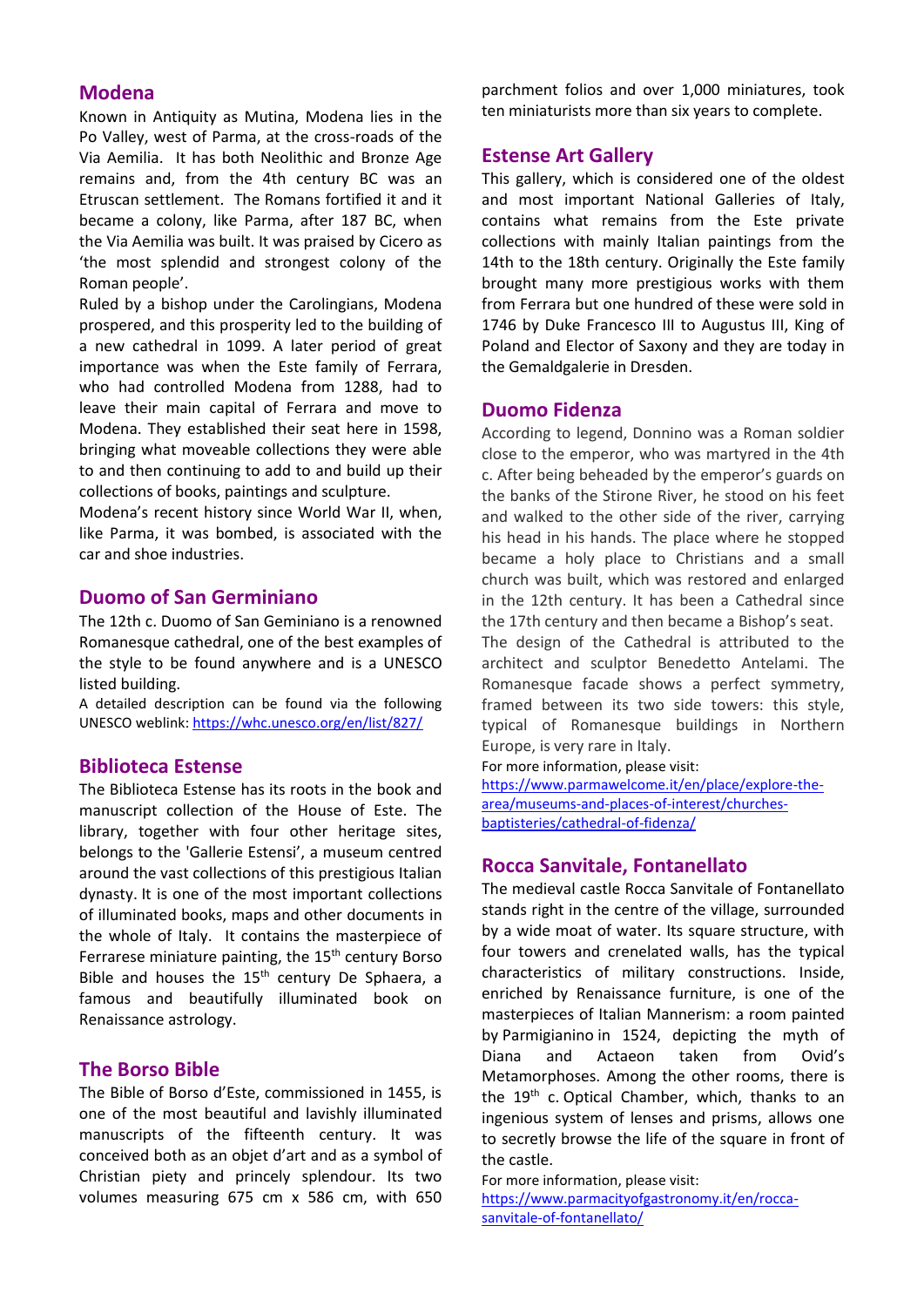# **Mercato Albinelli - Modena's food market**

If you have time whilst in Modena, this food market is well worth exploring. Opened in 1931, the market is the oldest covered market of the town and is considered one of Italy's most beautiful markets. It is centrally situated just off the Piazza Grande and is a place where you can purchase numerous food products but also a place where you can buy lunch 'on the go' and try some of Emilio-Romagno's culinary specialities. You can also try and buy various years of aged Balsamic vinegar that Modena is so famous for.

For more information, please visit: <https://mercatoalbinelli.it/the-market/?lang=en>

# **Reading Suggestions**

#### **Henry James,** *Italian Hours***, 1909.**

Published at the end of his life, Henry James portrays his love of Italy through this series of essays, written over nearly four decades.

# **Your lecturer / Guide**

Clare Ford-Wille Clare has lectured in most areas of art history for over thirty-five years. She still teaches at the University of London, where she obtained her degree at Birkbeck, but also lectures regularly for Morley College, the City Literary Institute, the Victoria and Albert Museum and NADFAS societies throughout Britain, Europe, Australia and New Zealand. Every year since 1978 Clare has led art study tours to places of artistic importance throughout Europe and the USA, including Amsterdam, Padova, Vicenza, Ravenna and Bologna.

Clare has led a number of tours for Travel Editions to great acclaim and we are lucky to include her as a valued member of our team.

#### **Clare will deliver two lectures during the tour.**

#### **Tour Manager**

Your tour manager will be on hand throughout the tour to ensure that everything operated according to plan. If you have any problems or questions, please see him or her immediately – it is often possible to resolve complaints or problems very quickly on the spot and do everything to help you enjoy your holiday.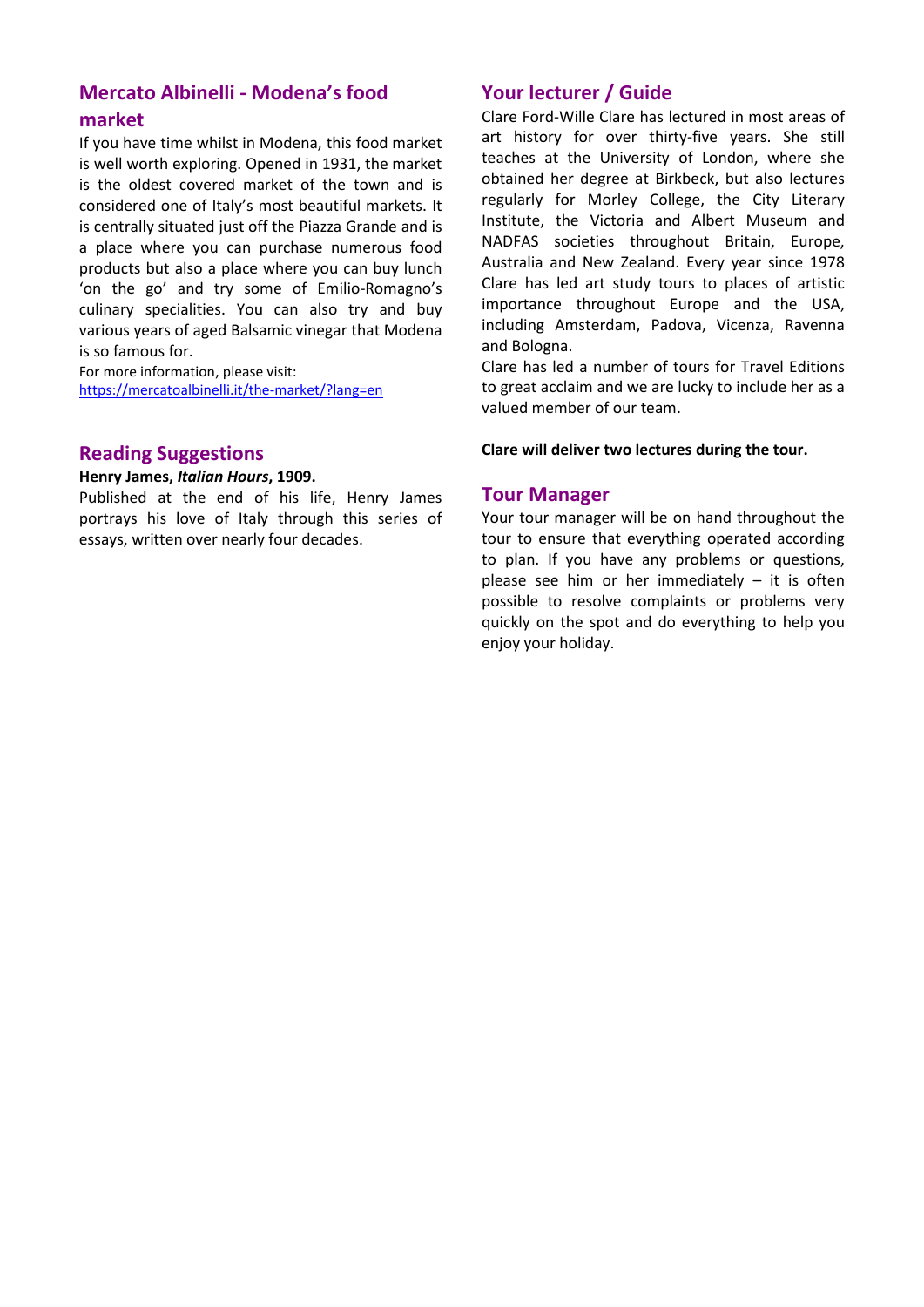**The Basics** 

Climate – The weather at this time of year is likely to be pleasant, but evenings may get a little cool and there is the chance of the odd shower. Our best advice is to come prepared.



Time – GMT +2 hours (Summer time Apr-Oct); GMT + 1 (Standard time Nov-Mar). Language – Italian Religion – Roman Catholic

National holidays – New Year's Day (01 Jan); Epiphany (06 Jan); Easter Monday; Liberation day (25 Apr); Labour Day (01 May); Republic day (02 Jun); Assumption of Mary (15 Aug); All Saints' day (01 Nov); Immaculate conception (08 Dec); Christmas day (25 Dec); St Stephens day (26 Dec).

Currency – Euro.  $\epsilon$ 1 = 100 cents. Notes are in denominations of €500, 200, 100, 50, 20, 10 and 5. Coins are in denominations of €2 and 1, and 50, 20, 10, 5, 2 and 1 cents.

Banks – Cashpoints compatible with international banking networks are located in all towns and cities, as well as airports, major train stations and other spots. They usually offer an attractive exchange rate. Those banks that still exchange foreign currencies into local money will always charge a transaction fee, so withdrawing money from an ATM usually represents the most logical means of obtaining euros.

Credit cards – American Express, Diners Club, MasterCard and Visa are widely accepted across the country. If you are eating at a restaurant, check prior to the meal that your card will be an acceptable form of payment. Even in cities, it is advisable to carry a supply of cash with you at all times. Varying amounts of commission can be charged.

Electricity – 220 volt, two-pin continental plug.

Drinking water – Tap water is safe to drink. (Although you'll find a huge amount of bottled water for sale too)

Shops & Museums – Department stores are open 0830-1930 Monday to Saturday. Most shops are closed between 1230-1530. Please note than some museums close on Mondays.

Although very common in tourist towns in Italy, please note that street vendors selling all kinds of designer knockoffs are illegal and could land you with a hefty fine. Care should also be taken when buying antiques since Italy is renowned for skilled imitators.

Clothes & Shoes –You may like to bring a warm sweater for cool evenings. Light rain wear for the occasional storm and good flat/grip walking shoes are recommended.

Camera – bring plenty of memory cards/film and any spare camera batteries as these are not always available.

Bath plugs – The hotel has plugs for basins, but it is useful to carry a 'universal' one with you.

Telephones/mobiles – The guarantee of free mobile phone roaming throughout the EU, Iceland, Liechtenstein and Norway has ended. Check with your phone operator to find out about any roaming charges that might be applied after 1st January 2021. A new law means that you are protected from getting mobile data charges above £45 without you knowing. Once you reach £45, you need to opt in to spend more so that you can continue using the internet while you are abroad. Your phone operator will tell how you can do this.

Tipping –To keep our tours affordable, we do not increase the tour price by adding in tips. However, in the tourism industry, there is a certain level of expectation that when receiving a good service, one awards with a tip. Tour Managers, Representatives, Guides and Drivers appreciate a tip at the end of their involvement with the tour, but this is entirely at your discretion. We believe in allowing you to tip according to your level of satisfaction with their services, but for your guidance about £2-3 per person per day for the tour manager is the norm.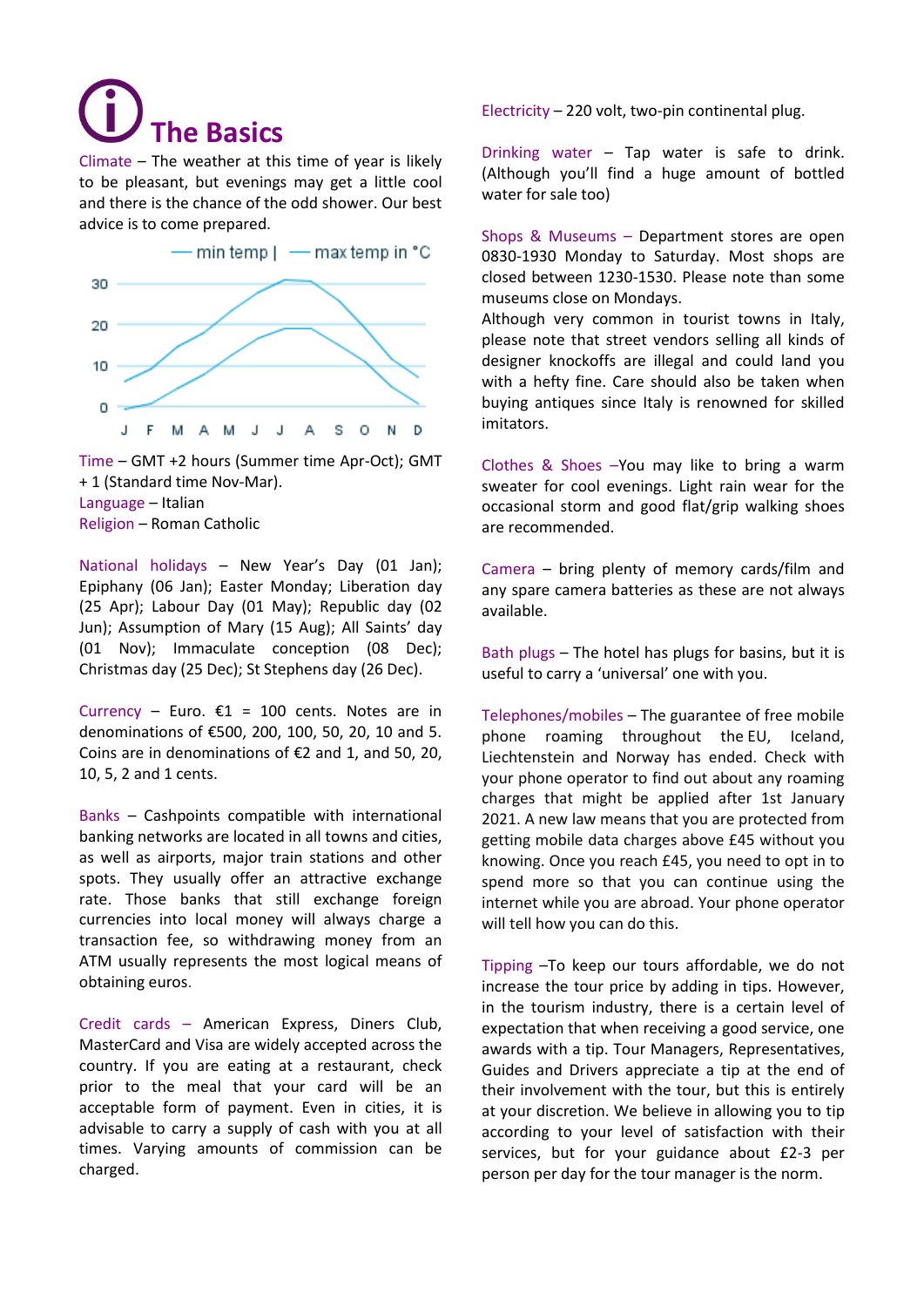

# **Doctor/Dentist/Chemist**

Please talk to your tour manager if you are feeling unwell and they will organise for you to see a doctor.

**Keep receipts for insurance claims**.



Your tour manager/hotel reception will arrange hospital transport.

**Keep receipts for insurance claims**.

# **General Health Advice**

We suggest you take a good supply of your own individual medicines with you and always keep some in your hand luggage in case you get delayed or your luggage goes astray. General-purpose supplies for bites, stings, or scratches, and your usual medication for headaches, or stomach upsets are always recommended. Oral rehydration sachets are excellent for topping up salt and glucose levels.

Visit the NHS 'Fit for Travel' website for more generally information specific to the country you are visiting – [www.fitfortravel.nhs.uk](http://www.fitfortravel.nhs.uk/)

#### **Sun Protection**

Always ensure you take sufficient sun protection and moisturiser. A sun hat and sunglasses are also advisable.

#### **Inoculations**

You should check with your own doctor and take their advice as to which inoculations are required for the country you are visiting, as only they know your medical history and recommendations are liable to change at short notice.



We strongly recommend that you take out an appropriate travel insurance policy when you travel abroad.

To be covered under your Travel Insurance Policy, if you become ill, it is essential that you contact a local doctor and telephone the emergency number of your insurance company. You will **NOT** be covered for any claim unless this procedure is carried out. Your insurance company will then decide on the best course of medical attention.

# **European Health Insurance Card (EHIC)**

Before you travel, make sure you have got a valid European Health Insurance Card (EHIC) or UK Global Health Insurance Card (GHIC) or travel insurance with health cover.

You may not have access to free emergency medical treatment and could be charged for your healthcare if you do not have an EHIC or GHIC when visiting an EU country, or travel insurance with full healthcare cover when visiting Switzerland, Norway, Iceland or Liechtenstein. If you have an EHIC it will still be valid while it remains in date. Your European Health Insurance Card (EHIC) or Global Health Insurance Card (GHIC) will be valid if you are travelling to an EU country.

For further information about the GHIC please visit: [https://www.ehic.org.uk](https://www.ehic.org.uk/)